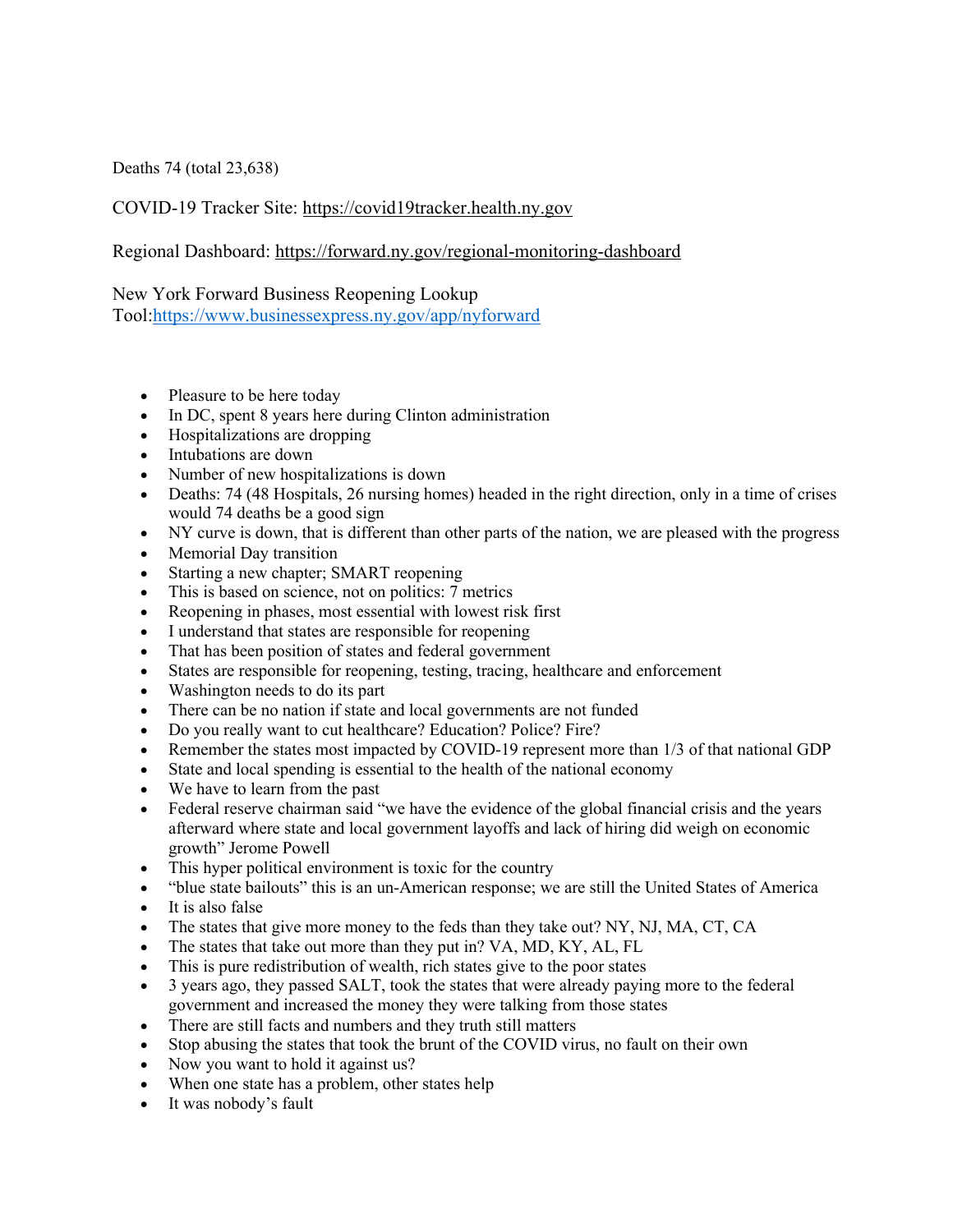- There is still a right thing
- Pass a bill that helps all Americans
- And if you want to talk about reopening do it in a productive way
- Economic recovery, there will be corporate layoffs, small businesses will close
- Propose the Americans first legislation, corporations can't get a dime of government bailout unless they hire the same amount of workers
- Not is the time for a public infrastructure program
	- o National study: 56,000 structurally deficient bridges
	- o One out of 5 miles of highway in poor condition
	- o Now is the time to supercharge the reopening, did it after the great depression
- In NY there are big infrastructure projects ready to go
- The only way we will recover is by working together, state, local and federal government
- Can't there be one moment of good government over partisan politics?
- Need to be America tough

## Q&A:

You met with the President, talking about stopping the politics, did you speak about gateway project or trusted traveler?

- There are political differences between us, when this started, I told the President to put that aside through this
- Put the political stuff aside
- Get these projects going
- The gateway project is a larger project
- There are two tunnels the trains go through, Amtrak trains
- These tunnels have to be replaced, there is a proposal to d that, NY and NJ will pay for half
- Also, second Ave subway project that needs federal approval
- Also, AirTrain also waiting on federal DOT environmental review
- It was a good conversation
- We have built large projects, if he gives green light, I have a shovel we will start right away
- He said we will talk next week
- Trusted traveler program did not come up
- Believe that was retaliatory, we wouldn't give information to ICE
- During this year's budget we

On issue of state and local governments, house passed bill that did include funding, what is message to senate republicans, also did you talk to the president about this?

- Was in Washington, understand the politics (good, bad and ugly)
- Know what the republican senators are saying but it is a lie, they are lying
- They know they take more money; they have their hand out, takes more than they give
- He made it personal, not me
- Why should my state give a hand out to Senator McConnell and Senator Scott every year, they are against redistribution of wealth, they are against it unless they are taking the money, very convenient
- Houses did pass a bill with state and local funding and SALT repeal
- If Washington doesn't pass a bill, I would say to all of them, don't go home, you will have done a disservice to your office

Were there any other projects anywhere else in the state?

- No, just brought those
- didn't want to be seen as greedy

you said anyone asking about nursing home deaths should talk to president Trump, did you talk to him about that?